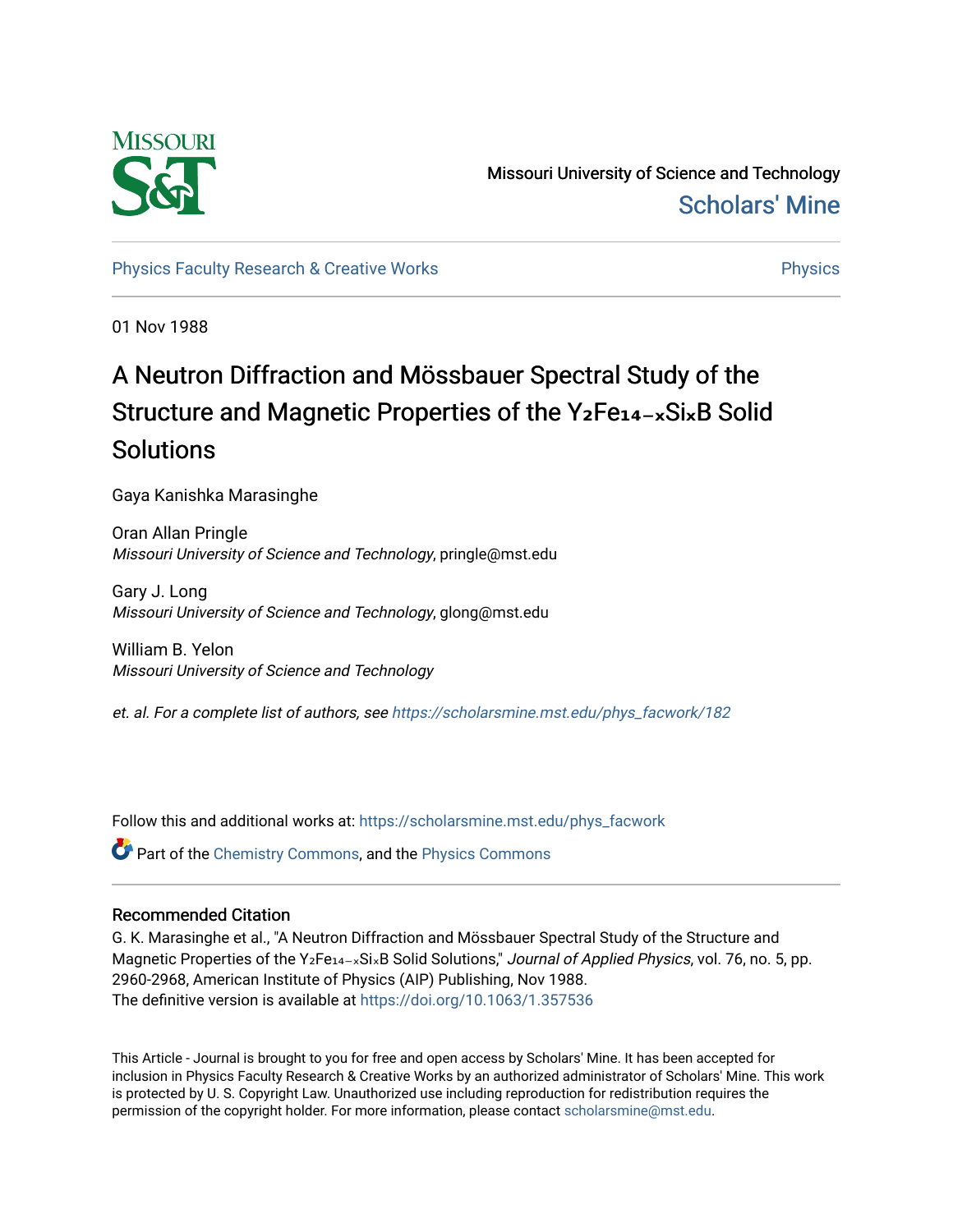# **A neutron diffraction and Mossbauer spectral study of the structure and magnetic properties of the Y2Fe<sup>14</sup> \_xSixB solid solutions**

G. K. Marasinghe,<sup>a)</sup> O. A. Pringle,<sup>a)</sup> and Gary J. Long<sup>b)</sup> *University of Missouri-Rolla, Rolla, Missouri 65401* 

W. B. Yelon *University of Missouri Research Reactor, Columbia, Missouri 65211* 

F. Grandjean */nstitut de Physique, Universite de Liege, B-4000 Sart Tilman, Belgium*

(Received 13 December 1993; accepted for publication 26 May 1994)

A neutron diffraction and Mössbauer spectral study of  $Y_2Fe_{14-x}Si_xB$  shows that silicon preferentially occupies the 4c, and to a lesser extent, the  $8j_1$  sites in Y<sub>2</sub>Fe<sub>14-x</sub>Si<sub>x</sub>B. The trend in the site occupancy is the same as in  $Nd_2Fe_{14-x}Si_xB$ . The Curie temperature of  $Y_2Fe_{14-x}Si_xB$  increases with increasing silicon content. Neutron diffraction data show that the increase in Curie temperature is accompanied by a contraction of the unit cell. Wigner-Seitz cell calculations, using the  $Y_2Fe_{14-x}Si_xB$  lattice and positional parameters obtained by neutron diffraction, show that the silicon site occupancy is correlated with the rare earth contact area of that site. The Mössbauer spectra of  $Y_2Fe_{14-x}Si$ , B have been fit with a model which takes into account the distribution of near-neighbor environments of an iron atom due to the presence of silicon. The weighted average of  $H_{\text{max}}$ , the average hyperfine field of the iron sites with no silicon near neighbors, decreases by 42 and 45 kOe per silicon substitution per formula unit at 85 and 295 K, respectively. The weighted average of  $\Delta H$ , the average reduction in the hyperfine field caused by the addition of one silicon near neighbor to the near neighbor environment, is about 13.5 and 18 kOe at 85 and 295 K, respectively, and does not show an appreciable dependence on the silicon content. The isomer shifts obtained from these fits suggest an increase in covalency of bonding on silicon substitution, an increase which is consistent with the preference of silicon to bond with yttrium.

#### **I. INTRODUCTION**

The substitution of small amounts of silicon for iron increases the Curie temperature of  $R_2F_{14}B$  compounds by about 20 K per silicon atom substituted into the  $R_2Fe_{14}B$ formula unit.<sup>1</sup> The most frequently invoked explanation for the increased Curie temperature has been that silicon reduces the extent of negative magnetic exchange interactions by preferentially replacing iron atoms on the sites in the  $R_2Fe_{14}B$  structure which share the shorter iron-iron bond distances, specifically the  $8j_1$  and  $16k_2$  sites. However, more recent studies<sup>2-5</sup> of  $Nd_2Fe_{14-x}Si_xB$  and  $Y_2Fe_{14-x}Si_xB$  have shown that silicon preferentially occupies the *4c* site, and to a lesser extent the  $8j_1$  site, in the  $R_2Fe_{14}B$  structure, and does not occupy the  $16k<sub>2</sub>$  site. The only apparent pattern to the occupancy is the preference of the silicon for coordination by the rare earth.<sup>3,5</sup> •

A similar but even more dramatic increase in the Curie temperature occurs in the  $R_2Fe_{17}$  compounds.<sup>6</sup> The Curie temperature of  $Nd<sub>2</sub>Fe<sub>16</sub>Si$  is about 70° higher than that of  $Nd<sub>2</sub>Fe<sub>17</sub>$ , and the magnetization direction changes<sup>7</sup> from basal in  $Nd_2Fe_{17}$  to axial in  $Nd_2Fe_{17-x}Si_x$ . Conventional arguments would place silicon on the  $6c$  site in  $Nd<sub>2</sub>Fe<sub>17</sub>$ , the site which has a very short iron-6c to near-neighbor iron-6c' bond. Instead, silicon preferentially occupies the *18h* site**<sup>7</sup>**in  $Nd_2Fe_{17-x}Si_x$ , the site with the greatest number of neodymium near neighbors.

a)Department of Physics.

A better understanding of the mechanism by which silicon substitution increases the Curie temperature of  $R_2Fe_{14}B$ may permit the formulation of better magnetic materials with improved Curie temperatures. Hence, we have undertaken a neutron diffraction study of  $Y_2Fe_{14-x}Si_xB$  samples, with *x* values of 0.28, 0.67, and 1.87, on the powder diffractometer at the University of Missouri Research Reactor. Herein we report the results of this neutron diffraction study as well as Mössbauer spectral studies. In addition we report a Mössbauer effect study of samples with nominal *x* values of 1.0, 1.5, and 2.0. The results are used to relate the preferential silicon site occupation to the magnetic structure of  $Y_2Fe_{14-x}Si_xB$ .

#### **II. EXPERIMENT**

 $Y_2Fe_{14-x}Si_xB$  samples, with nominal *x* values of 0.25, 0.75, and 1.75, were prepared as described earlier.<sup>3</sup> Small pieces of the annealed ingots were placed in a vibrating sample magnetometer and the magnetization was measured as a function of temperature between 295 and 700 K. The Curie temperatures were determined from the magnetic data and agreed well with those obtained earlier<sup>1</sup> for samples of the same nominal composition. The magnetization curves showed that the samples did not contain appreciable amounts of any secondary magnetic phases having Curie temperatures in the range of 295-700 K. Figure 1 shows the dependence of the Curie temperature on the silicon content **in**  $Y_2Fe_{14-x}Si_xB$ .

b)Department of Chemistry.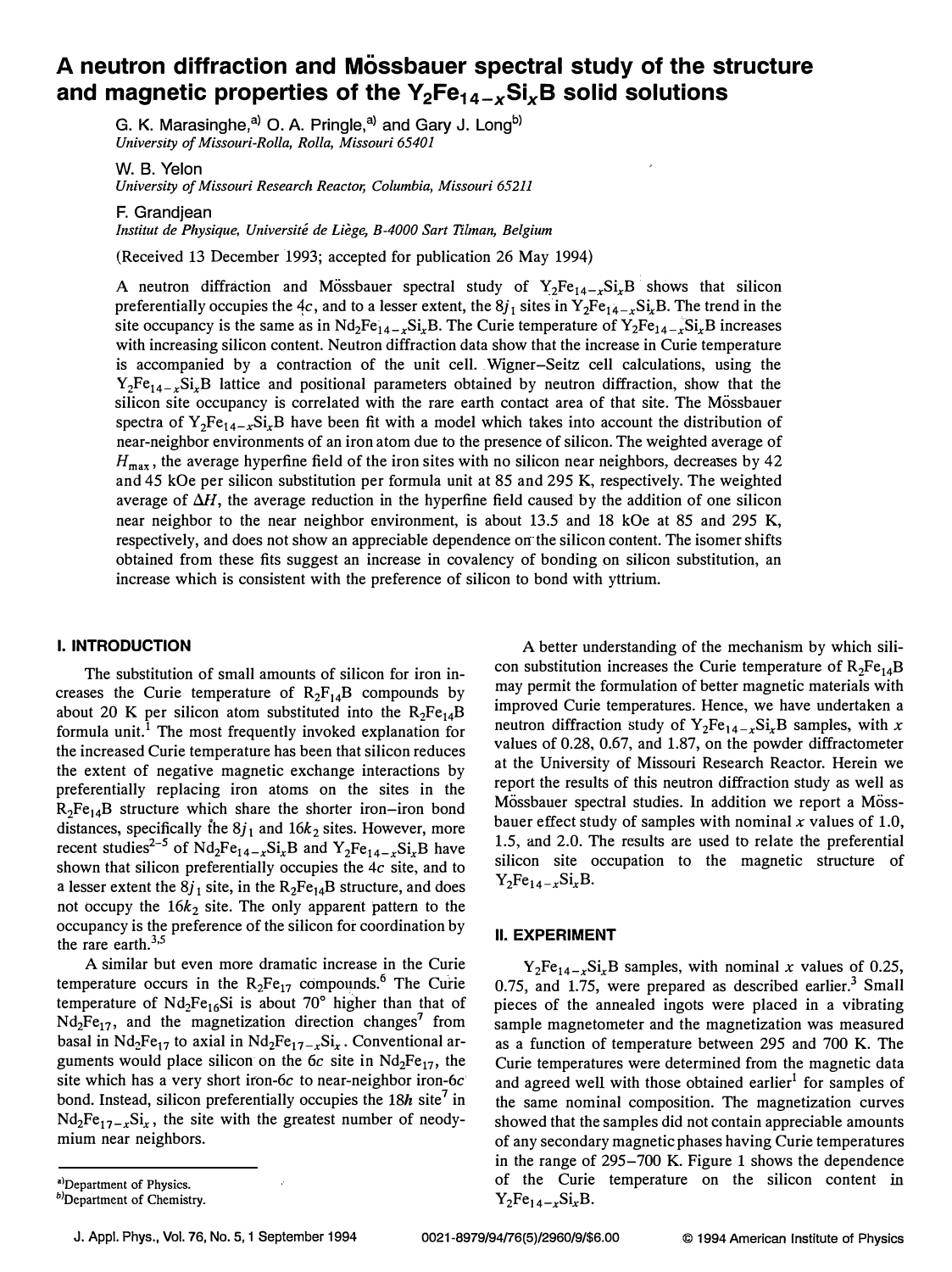

FIG. **1. The dependence of the Curie temperature on the silicon content in**   $Y_2Fe_{14-x}Si_xB$ . The squares represent data taken from Ref. 1. The silicon **contents used in this figure are those obtained from the neutron diffraction data refinements described in Sec. III of this article.** 

Each ingot was crushed under toluene and sieved to 400 mesh. The powdered samples were placed in thin-walled vanadium containers and powder neutron diffraction patterns were collected at the University of Missouri Research Reactor at temperatures of 295 and 8 K. The neutron wavelength was 1.289 A. Each diffraction pattern was obtained in about 24 h. The data were rebinned into  $0.1^{\circ}$  steps and analyzed by using a modified Rietveld code which included a Voigt function to describe a mixed Gaussian-Lorentzian shape for the diffraction peaks. The neutron diffraction patterns at 295 and 8 K contained magnetic as well as nuclear scattering, both of which were refined simultaneously.

Mössbauer absorbers, with a typical thickness of 30 .mg/cm**<sup>2</sup> ,** were made from the above materials as well as from samples prepared at Carnegie Mellon University and described elsewhere.<sup>1,8</sup> Mössbauer spectra of the  $Y_2Fe_{14-x}Si_xB$ samples were obtained at 295 and 85 K on a Harwell spectrometer, which used a room temperature rhodium matrix cobalt-57 source and was calibrated at room temperature with  $\alpha$ -iron foil. The spectra were fit by assuming a binomial distribution of iron and silicon in the near-neighbor environment at each iron site, a distribution which is based on the silicon occupancies determined by neutron diffraction.



**HG.** 2. Silicon occupancies for the  $4c$ ,  $16k_2$ , and  $8j_1$  sites for **Y2Fe14-xSixB (solid symbols) and Nd2Fe14-xSixB (open symbols, from**  Ref. 3). The occupancies are plotted as  $N_{\text{Si}}/N$ , where  $N_{\text{Si}}$  is the number of **silicon atoms occupying a site and** *N* **is the site crystallographic degeneracy. The line labeled "random" corresponds to silicon occupying all six transition metal sites with equal probability.** 

#### **Ill. NEUTRON DIFFRACTION RESULTS**

The  $Y_2Fe_{14-x}Si_xB$  samples crystallized in the  $Nd_2Fe_{14}B$ structure.<sup>9</sup> The crystallographic site occupancies have been previously reported.<sup>5</sup> The  $16k_1$ ,  $8j_2$ , and  $4e$  sites are fully populated by iron, whereas silicon is present only on the  $16k_2$ ,  $8j_1$ , and  $4c$  transition metal sites. The refined atomic positions are essentially the same as those found in  $Nd<sub>2</sub>Fe<sub>14</sub>B$ . When the total silicon content was allowed to vary, the nominal *x* values of 0.25, 0.75, and 1.75 refined to  $0.28 \pm 0.03$ ,  $0.67 \pm 0.05$ , and  $1.87 \pm 0.07$ , respectively. The refined silicon occupancies are given in Table I and plotted as a function of silicon content in Fig. 2. At low silicon concentrations, silicon clearly prefers the 4c site, and silicon occupies this site almost exclusively in  $Y_2Fe_{13.72}Si_{0.28}B$  and  $Y_2Fe_{13,33}Si_{0,67}B$ . Only in  $Y_2Fe_{12,13}Si_{1,87}B$  is there any significant occupation of the  $8j_1$  site, and in  $Y_2Fe_{12,13}Si_{1,87}B$  the occupation of the  $16k<sub>2</sub>$  site is less than the expected value if silicon were to occupy all sites randomly. There was no indication in the refinements that any silicon resides on the *4e,*  $8j_2$ , or  $16k_1$  sites.

The  $Y_2Fe_{14-x}Si_xB$  samples are all magnetically ordered at 295 and 8 K. The same refinement techniques used<sup>3</sup> for  $Nd_2Fe_{14-x}Si_xB$  were also used in the refinement of the

TABLE I. Silicon site occupancies,  $N_{si}$ , and percent silicon site occupancies per unit cell in  $Y_2Fe_{14-x}Si_{x}B$ .

|                  | $Y_2Fe_{13.72}Si_{0.28}B$ |                | $Y_2Fe_{13,32}Si_{0.67}B$ |                | $Y_2Fe_{12,12}Si_{1,87}B$ |                |  |
|------------------|---------------------------|----------------|---------------------------|----------------|---------------------------|----------------|--|
| Site             | $N_{\rm Si}$              | %Si            | $N_{\rm st}$              | %Si            | $N_{\rm Si}$              | %Si            |  |
| 16k <sub>2</sub> | 0.0                       | 0.0            | $0.21 \pm 0.14$           | $1.3 \pm 0.9$  | $1.58 \pm 0.20$           | $9.9 \pm 1.3$  |  |
| 8j <sub>i</sub>  | $0.27 \pm 0.11$           | $3.3 \pm 1.4$  | $0.60 \pm 0.10$           | $7.5 \pm 1.2$  | $3.17 \pm 0.14$           | $39.6 \pm 1.7$ |  |
| 4c               | $0.84 \pm 0.08$           | $20.9 \pm 2.1$ | $1.88 \pm 0.07$           | $47.0 \pm 1.7$ | $2.72 \pm 0.10$           | $68.0 \pm 2.6$ |  |
| Total            | $0.28 \pm 0.03$           | $2.0 \pm 0.2$  | $0.67 \pm 0.05$           | $4.8 \pm 0.3$  | $1.87 \pm 0.07$           | $13.3 \pm 0.5$ |  |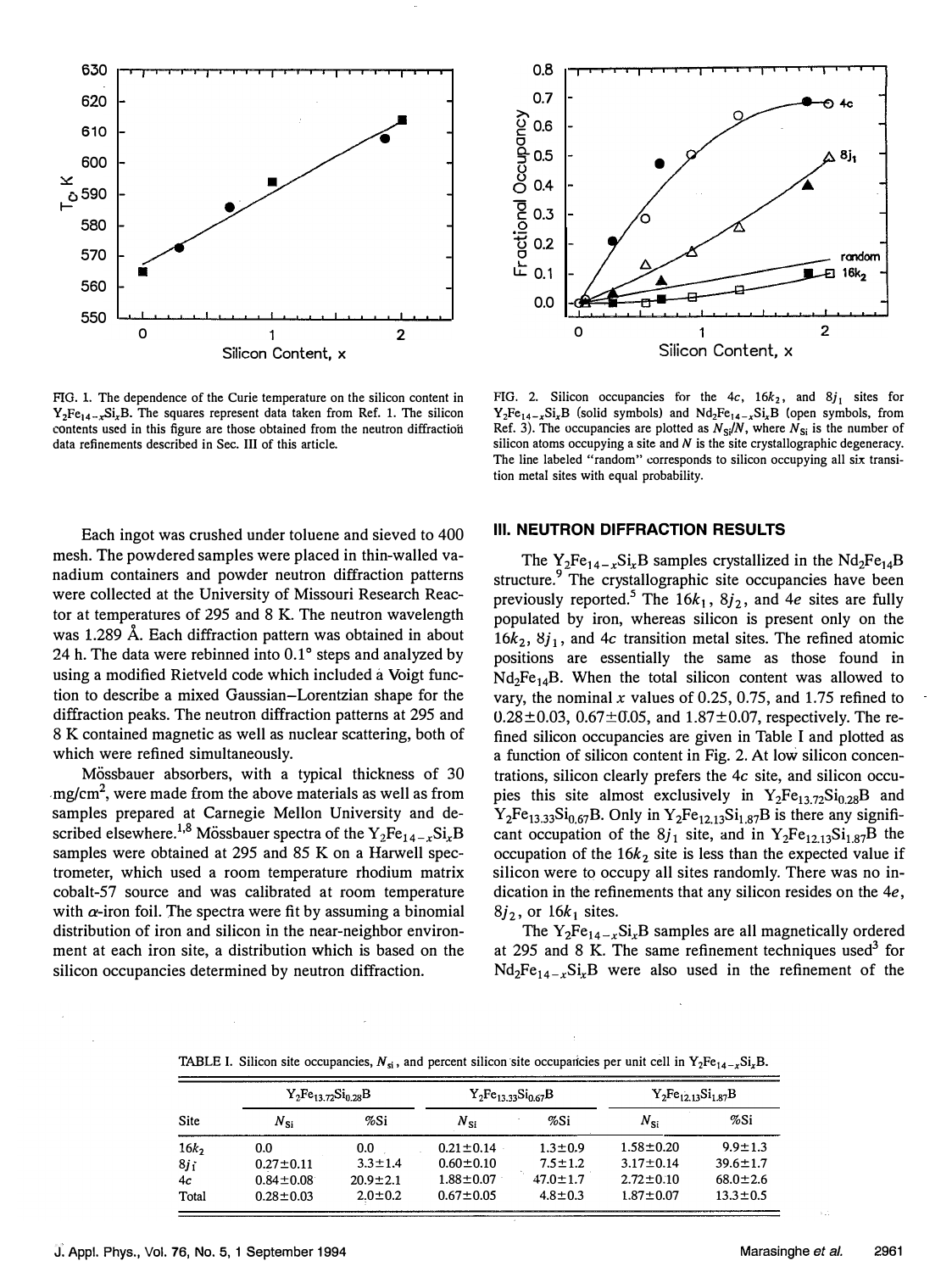TABLE II. Results of neutron diffraction refinements for  $Y_2Fe_{14}$ ,  $S_i$ , B at 295 K.•.<sup>b</sup>

|                  |  |  | TABLE III. Results of neutron diffraction refinements for $Y_2Fe_{14-x}Si_rB$ at |
|------------------|--|--|----------------------------------------------------------------------------------|
| 8 K <sup>a</sup> |  |  |                                                                                  |

| Parameter                 | $Y_2Fe_{13,72}Si_{0,28}B$ | $Y_2Fe_{13,33}Si_{0.67}B$               | $Y_2Fe_{12,13}Si_{1.87}B$ |
|---------------------------|---------------------------|-----------------------------------------|---------------------------|
|                           |                           | <b>Atomic Coordinates</b>               |                           |
| Y4f x                     | 0.2653(6)                 | 0.2688(6)                               | 0.2678(8)                 |
| Y 4g $x$                  | 0.1449(7)                 | 0.1427(6)                               | 0.1496(9)                 |
| Fe $16k_1 x$              | 0.2222(4)                 | 0.2231(4)                               | 0.2213(6)                 |
| Fe $16k_1$ y              | 0.5682(4)                 | 0.5676(3)                               | 0.5728(5)                 |
| Fe $16k_1$ z              | 0.1276(3)                 | 0.1284(2)                               | 0.1293(4)                 |
| Fe $16k_2 x$              | 0.0383(4)                 | 0.0373(3)                               | 0.0383(6)                 |
| Fe $16k_2$ y              | 0.3598(4)                 | 0.3594(3)                               | 0.3604(6)                 |
| Fe $16k_2$ z              | 0.1740(3)                 | 0.1738(2)                               | 0.1732(4)                 |
| Fe $8j_1 x$               | 0.0968(5)                 | 0.0973(4)                               | 0.1019(7)                 |
| Fe $8j_1$ z               | 0.2001(3)                 | 0.1992(3)                               | 0.1995(5)                 |
| Fe $8j_2$ x               | 0.3172(4)                 | 0.3165(3)                               | 0.3155(5)                 |
| Fe $8j_2$ z               | 0.2455(5)                 | 0.2458(4)                               | 0.2476(5)                 |
| Fe $4e^z$                 | 0.1175(7)                 | 0.1163(5)                               | 0.1156(9)                 |
| B4g x                     | 0.3698(12)                | 0.3713(11)                              | 0.3651(5)                 |
|                           |                           | Magnetic Moments, $\mu_B$               |                           |
| Fe $16k_1$                | 2.0(1)                    | 2.1(1)                                  | 1.4(2)                    |
| Fe 16k <sub>2</sub>       | 1.9(1)                    | 1.5(1)                                  | 0.7(1)                    |
| Fe $8j1$                  | 1.0(1)                    | 1.0(1)                                  | 1.8(3)                    |
| Fe $8j_2$                 | 2.7(2)                    | 2.6(1)                                  | 2.8(1)                    |
| Fe 4e                     | 2.0(1)                    | 1.9(1)                                  | 2.1(1)                    |
| Fe 4c                     | 1.5(1)                    | 1.4(1)                                  | 1.6(1)                    |
| $M/f.u.^c$                | 26.1                      | 24.0                                    | 18.6                      |
|                           |                           | Lattice Parameters and Unit Cell Volume |                           |
| a. Å                      | 8.7469(8)                 | 8.7291(7)                               | 8.7061(11)                |
| c, Å                      | 12.0159(13)               | 11.9966(12)                             | 11.9444(21)               |
| c/a                       | 1.3737(2)                 | 1.3743(2)                               | 1.3720(3)                 |
| $V, \AA^3$                | 919.3(2)                  | 914.1(2)                                | 905.3(3)                  |
|                           |                           | R-Factors and Residual                  |                           |
| $R(\%)$                   | 5.00                      | 3.90                                    | 6.43                      |
| $R_{\text{expected}}(\%)$ | 3.08                      | 3.06                                    | 3.30                      |
| $R_{\text{nuclear}}(\%)$  | 4.93                      | 3.84                                    | 6.29                      |
| $R_{\text{magnetic}}(\%)$ | 6.97                      | 5.91                                    | 11.50                     |
| Residual                  | 7.07                      | 4.66                                    | 9.45                      |

'Silicon atomic coordinates and thermal parameters are the same as the iron coordinates and thermal parameters for the same site. The silicon site occupancies used in these refinements are given in Table I.

<sup>b</sup>The numbers in parentheses in this and subsequent tables are the standard deviations in the final digits of the refined values.

<Magnetization per formula unit.

 $Y_2Fe_{14-x}Si_xB$  magnetic scattering. In magnetic refinements of  $Y_2Fe_{14-x}Si_xB$ , the iron magnetic moments were constrained to lie along the *c* axis, and the vector sum of the magnetic moments was constrained to equal the bulk moment calculated by interpolation of the magnetization data given in Ref. 1. The samples contain from 3% to 5% of  $\alpha$ -iron. The regions in the diffraction pattern which included the  $\alpha$ -iron reflections, amounting to about 10% of the 450 observed reflections, were excluded from the refinements. Tables II and III give the atomic coordinates, magnetic moments, lattice parameters, and  $R$  factors resulting from the refinements of neutron diffraction patterns at 295 and 8 K, respectively.

In the magnetic refinements shown in Table II, the  $8j_1$ site magnetic moments were constrained so that the  $8j_1$  to  $8j_2$  magnetic moment ratio was the same as in Nd<sub>2</sub>Fe<sub>14</sub>B. Releasing this constraint gave only slightly better *R* factors and residuals, but resulted in unreasonably large magnetic moments on the  $8j_2$  site. Because the magnetic scattering is

| Parameter                 | $Y_2Fe_{13.72}Si_{0.28}B$               | $Y_2Fe_{13,33}Si_{0.67}B$ | $Y_2Fe_{12,13}Si_{1.87}B$ |  |  |  |  |
|---------------------------|-----------------------------------------|---------------------------|---------------------------|--|--|--|--|
|                           |                                         | <b>Atomic Coordinates</b> |                           |  |  |  |  |
| Y 4 $f$ x                 | 0.2639(8)                               | 0.2666(6)                 | 0.2695(10)                |  |  |  |  |
| Y 4g x                    | 0.1416(8)                               | 0.1429(7)                 | 0.1481(10)                |  |  |  |  |
| Fe $16k_1 x$              | 0.2232(5)                               | 0.2240(4)                 | 0.2236(6)                 |  |  |  |  |
| Fe $16k_1$ y              | 0.5672(4)                               | 0.5673(4)                 | 0.5694(5)                 |  |  |  |  |
| Fe $16k_1$ z              | 0.1280(3)                               | 0.1285(3)                 | 0.1274(4)                 |  |  |  |  |
| Fe $16k$ , x              | 0.0367(4)                               | 0.0369(4)                 | 0.0347(6)                 |  |  |  |  |
| Fe $16k_2$ y              | 0.3604(4)                               | 0.3605(4)                 | 0.3615(6)                 |  |  |  |  |
| Fe $16k_2$ z              | 0.1742(3)                               | 0.1741(3)                 | 0.1744(4)                 |  |  |  |  |
| Fe $8j_1 x$               | 0.0966(5)                               | 0.0970(4)                 | 0.1011(8)                 |  |  |  |  |
| Fe $8i_1$ z               | 0.1995(4)                               | 0.1994(3)                 | 0.1995(6)                 |  |  |  |  |
| Fe $8i_2$ x               | 0.3168(4)                               | 0.3171(4)                 | 0.3143(5)                 |  |  |  |  |
| Fe $8j_2$ z               | 0.2462(5)                               | 0.2466(4)                 | 0.2476(6)                 |  |  |  |  |
| Fe $4e$ z                 | 0.1147(7)                               | 0.1144(6)                 | 0.1153(9)                 |  |  |  |  |
| B4g x                     | 0.3688(12)                              | 0.3701(12)                | 0.3696(16)                |  |  |  |  |
|                           |                                         | Magnetic Moments, $\mu_B$ |                           |  |  |  |  |
| Fe $16k_1$                | 1.7(2)                                  | 2.1(1)                    | $1.3(2)$ .                |  |  |  |  |
| Fe $16k2$                 | 1.9(2)                                  | 1.3(1)                    | 2.1(2)                    |  |  |  |  |
| Fe $8i1$                  | 2.7(2)                                  | 2.7(1)                    | 2.2(2)                    |  |  |  |  |
| Fe $8j_2$                 | 3.3(2)                                  | 3.3(1)                    | 2.6(2)                    |  |  |  |  |
| Fe 4e                     | 2.4(3)                                  | 2.4(1)                    | 1.9(1)                    |  |  |  |  |
| Fe 4c                     | 1.8(3)                                  | 1.9(1)                    | 1.5(1)                    |  |  |  |  |
| $M/f.u.^b$                | 30.2                                    | 28.5                      | 22.8                      |  |  |  |  |
|                           | Lattice Parameters and Unit Cell Volume |                           |                           |  |  |  |  |
| a, Å                      | 8.7442(9)                               | 8.7166(8)                 | 8.6856(11)                |  |  |  |  |
| c, Å                      | 11.9920(15)                             | 11.9713(14)               | 11.9205(20)               |  |  |  |  |
| cla                       | 1.3714(2)                               | 1.3734(2)                 | 1.3724(3)                 |  |  |  |  |
| $V, \AA^3$                | 916.9(3)                                | 909.6(2)                  | 899.3(3)                  |  |  |  |  |
|                           |                                         | R-Factors and Residual    |                           |  |  |  |  |
| $R(\%)$                   | 4.01                                    | 4.10                      | 7.27                      |  |  |  |  |
| $R_{\text{expected}}(\%)$ | 2.74                                    | 2.69                      | 3.29                      |  |  |  |  |
| $R_{\text{nuclear}}(\%)$  | 3.95                                    | 3.99                      | 7.23                      |  |  |  |  |
| $R_{\text{magnetic}}(\%)$ | 5.34                                    | 6.59                      | 8.78                      |  |  |  |  |
| Residual                  | 8.56                                    | 7.29                      | 12.61                     |  |  |  |  |

"Silicon atomic coordinates and thermal parameters are the same as the iron coordinates and thermal parameters for the same site. The silicon site occupancies used in these refinements are given in Table I. <sup>b</sup>Magnetization per formula unit.

weak, amounting to about 5% or less of the total scattering, the atomic positional and occupancy parameters are insensitive to the details of the magnetic structure, and it is appropriate to build constraints into the magnetic structure to ensure consistency with the known magnetic structures of  $Y_2Fe_{14}B$ ,  $Nd_2Fe_{14}B$ , and related compounds. Except for  $Y_2Fe_{12.13}Si_{1.87}B$ , where the magnetic scattering is the weakest, the magnetic  $R$  factors are quite reasonable, and the individual iron magnetic moments follow trends similar to those found in  $Y_2Fe_{14}B$  and  $Nd_2Fe_{14}B$  at 295 and 77 K.<sup>10</sup>

The unit cell dimensions and volume, as a function of composition, are shown in Fig. 3. The 295 K lattice and atomic positional parameters were used to calculate<sup>11</sup> the compositional dependence of the Wigner-Seitz cell volumes in  $Y_2Fe_{14-x}Si_xB$  and the results are shown in Fig. 4. In these calculations, the radius used for those sites containing both iron and silicon was the composition weighted average of l.26 A for iron and 1.32 A for silicon, the values appropriate for a 12 near-neighbor metallic lattice. Radii of  $1.78$  and  $0.98$ A were used for yttrium and boron, respectively. Figure 4 indicates that there are distinct differences in the composition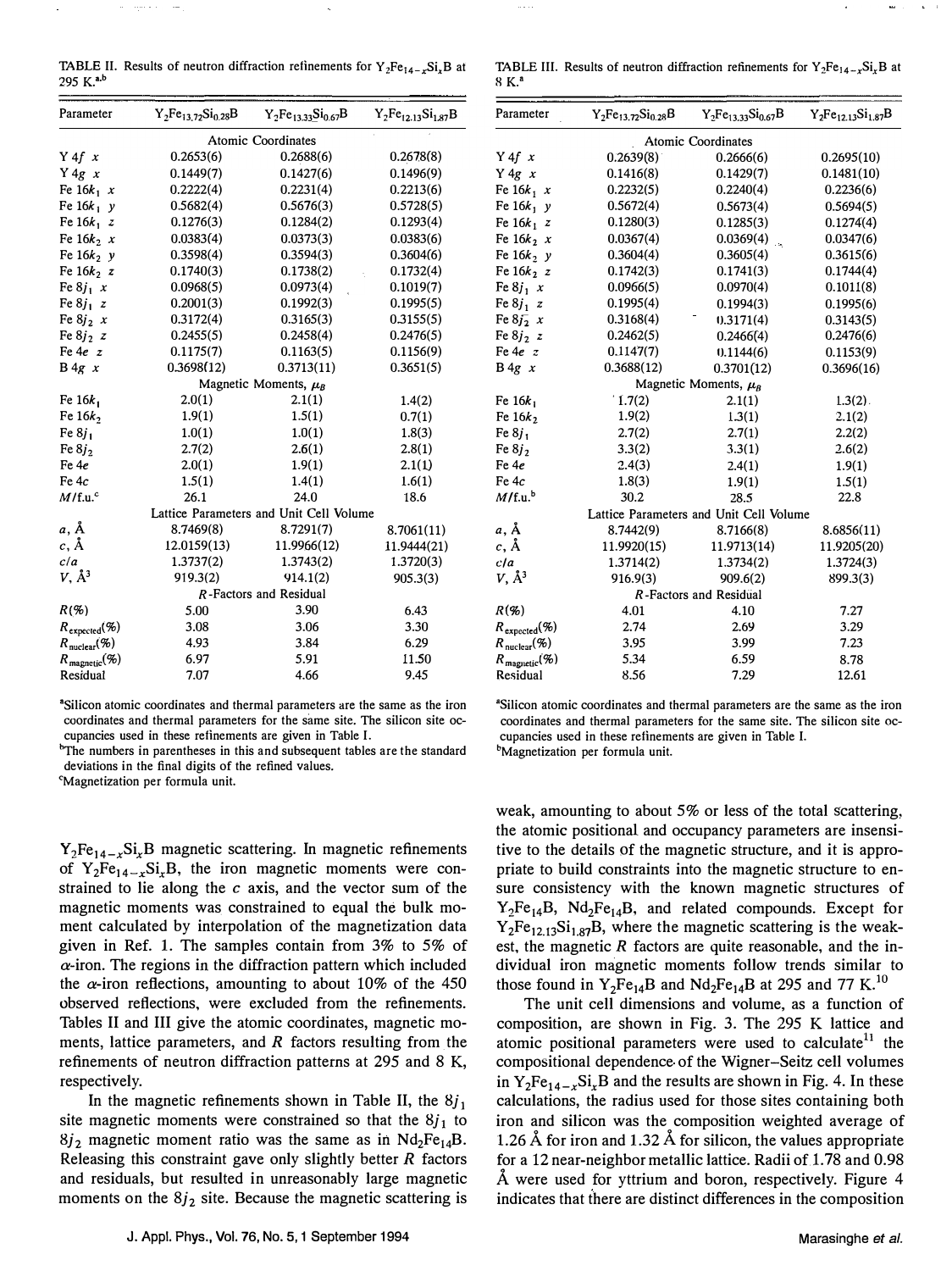

FIG. 3. The compositional dependence of the lattice parameters and unit cell volume for  $Y_2Fe_{14-x}Si_xB$ .

dependence of the Wigner-Seitz cell volume for the different iron sites. Although, as expected, the volumes of the  $16k_1$ ,  $16k_2$ , and  $8j_2$  sites decrease with increasing silicon content, the volumes of the  $8j_1$ ,  $4e$ , and  $4c$  sites increase slightly with increasing silicon content. The varied dependences of different site volumes on the silicon content indicates that the silicon substitution is accompanied by nonuniform structural changes in the unit cell.

### IV. **MOSSBAUER SPECTRAL RESULTS**

The Mössbauer spectra were initially fit with six broadened magnetic sextets, corresponding to the six crystallographically distinct iron sites in  $Y_2Fe_{14-x}Si_xB$ . The relative areas of the sextets were determined from the silicon occupation values obtained from neutron diffraction and given in Table I. In these initial fits, the area weighted average hyperfine field decreases by 40 and 47 kOe per silicon substituted for iron at 295 and 85 K, respectively. As expected on the basis of the relative electronegativities of silicon and iron, the area weighted average isomer shift shows a small increase with increasing silicon content.

In the above fits, all iron atoms on a specific lattice site are assumed to have the same hyperfine parameters, independent of their near-neighbor environment. However, in the partially silicon-substituted compounds, the near-neighbor environment of any particular iron atom is influenced by the presence of silicon. The variation in the near-neighbor environment for a specific iron site produces a distribution of the hyperfine parameters for that site. By assuming that silicon is substituted randomly on the  $4c$ ,  $8j_1$ , and  $16k_2$  sites, with site occupancies as determined by neutron diffraction, the binomial distribution of silicon near neighbors for, a specific iron site can be calculated.

The Mössbauer spectra have been fit with a model which takes into account the distribution of neat-neighbor environments. In this fitting procedure,<sup>3,12</sup> the iron atoms belonging to a given type of crystallographic site are represented by a group of magnetic sextets. Each sextet in this group represents the iron atoms having a different number of silicon near neighbors, and the relative area of this sextet is determined by the probability, as determined from the binomial distribution, of an iron atom having the corresponding number of silicon near neighbors. Both the maximum hyperfine field,  $H_{\text{max}}$ , for the iron atoms on a specific site which has zero silicon near neighbors, and an incremental field,  $\Delta H$ , the change in the hyperfine field when one silicon replaces an iron atom in the near-neighbor environment of the site, have been determined. In this approach, for a specific silicon concentration, x, the internal hyperfine field,  $H_{int}(x,n)$ , at an iron atom with *n* silicon near neighbors, is given by  $H_{\text{int}}(x,n)=H_{\text{max}}(x)-n\Delta H(x).$ 

The initial values for the isomer shifts were taken from the fits which used broadened lines to approximate the distribution of near-neighbor environments. The quadrupole interactions were calculated from the quadrupole shifts from the line-broadened fits, and the angles,  $\theta$ , between the hyperfine field and the principal axis of the electric field gradient tensor at each iron site.<sup>13</sup> The binomial distribution fits of the Mössbauer spectra of Y<sub>2</sub>Fe<sub>14-x</sub>Si<sub>x</sub>B, obtained at 85 K, are shown in Fig. 5. The 85 K fits included only the samples for which site occupancies were available from neutron diffraction. The site occupancies for the remaining samples included in the 295 K fits were obtained by interpolation to the nominal silicon occupancy. The hyperfine parameters derived from the binomial fits of the spectra obtained at 295 and 85 K are given in Tables IV and V, respectively. The



FIG. 4. The compositional dependence of the 295 K Wigner-Seitz cell volumes in  $Y_2Fe_{14-x}Si_xB$ .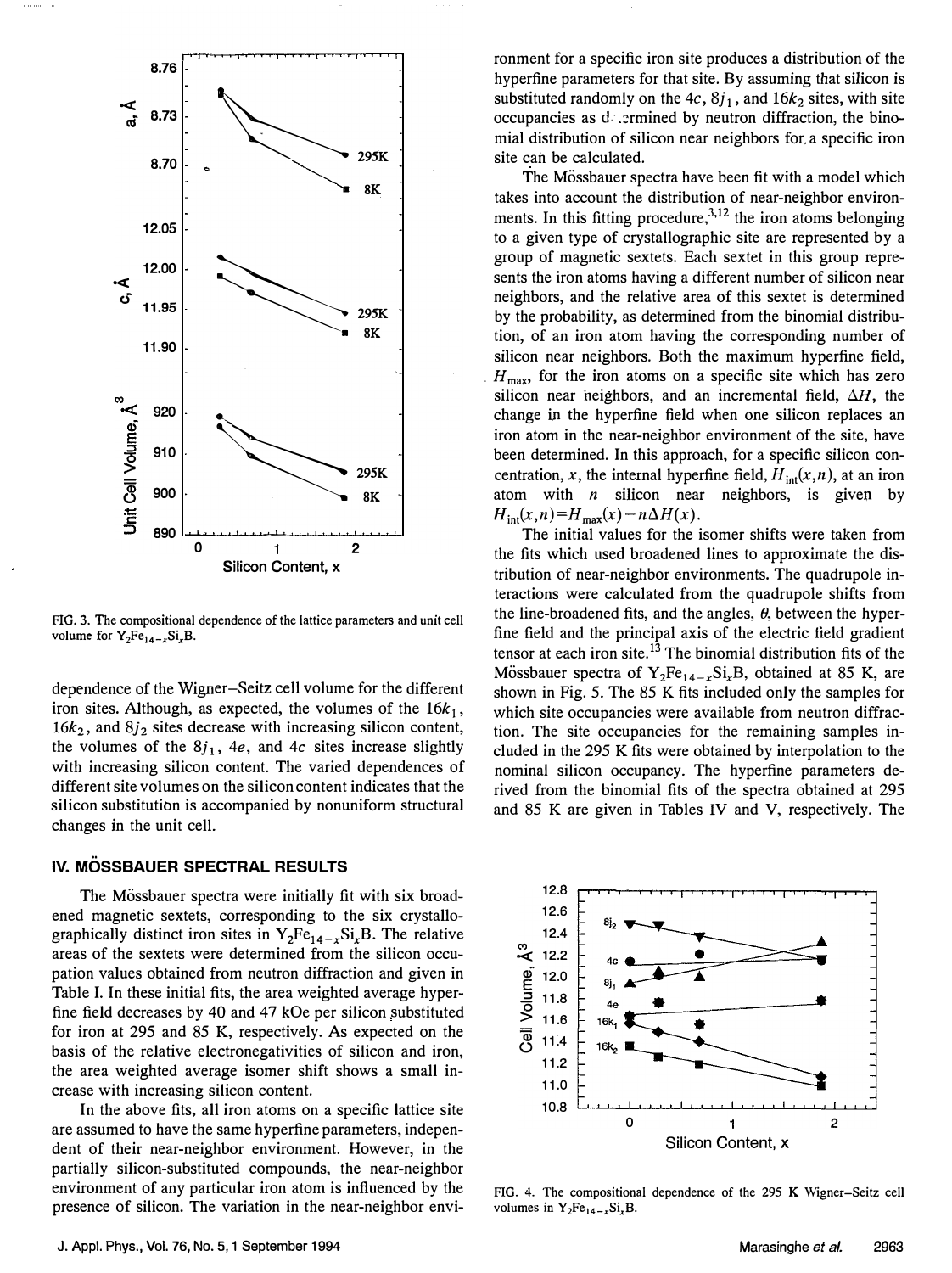

FIG. 5. The Mössbauer spectra of  $Y_2Fe_{14-x}Si_xB$ , obtained at 85 K and fit with a binomial distribution of silicon atoms in the near-neighbor environment of each iron site.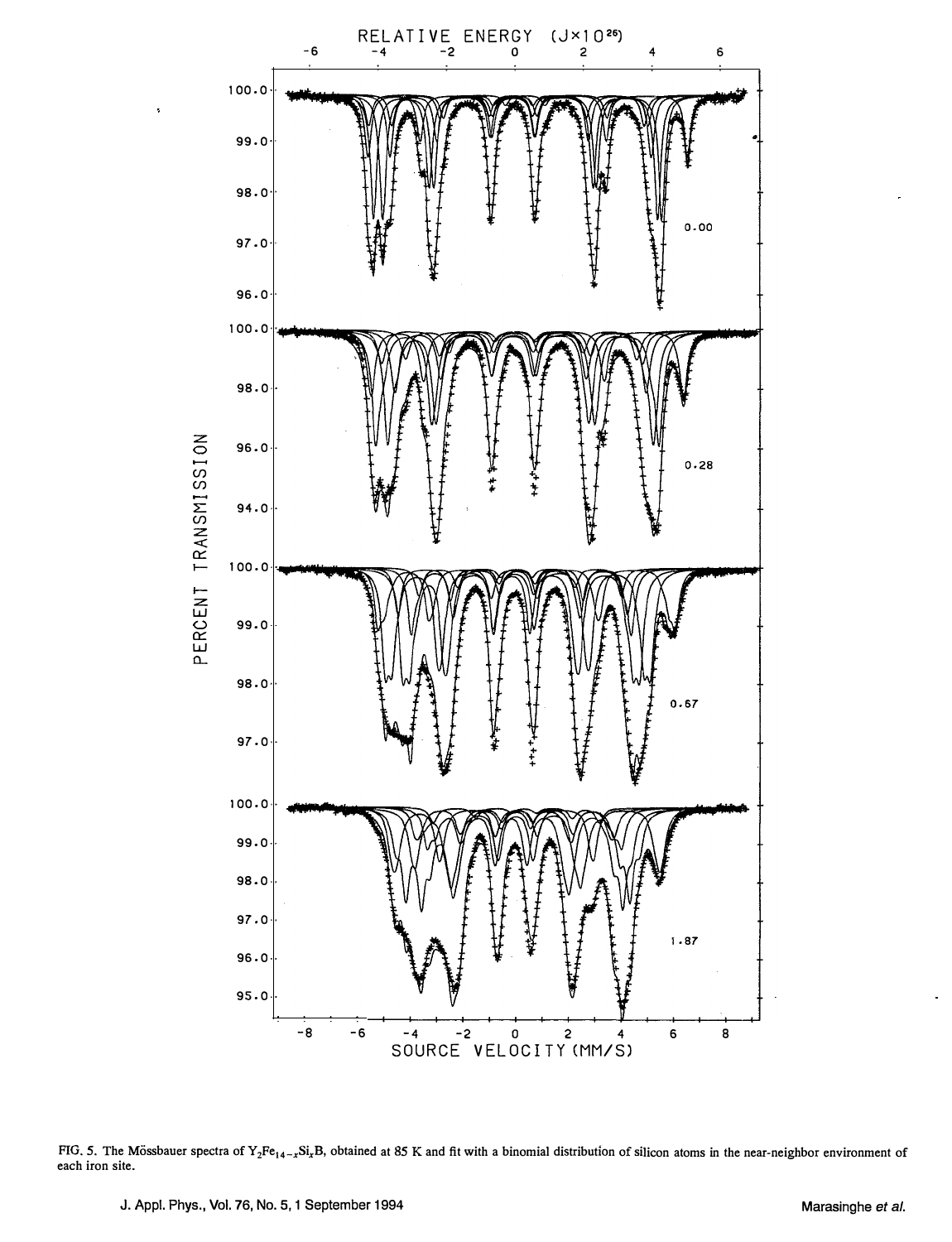|                            |      |          |                  |          | Site            |          |          |          |
|----------------------------|------|----------|------------------|----------|-----------------|----------|----------|----------|
| Parameter                  | x    | $16k_1$  | 16k <sub>2</sub> | $8j_1$   | 8j <sub>2</sub> | 4e       | 4c       | W. Avg.  |
| $H_{\text{max}}$ , kOe     | 0.00 | 277      | 289              | 259      | 327             | 281      | 253      | 280      |
|                            | 0.28 | 265      | 285              | 246      | 320             | 263      | 234      | 267      |
|                            | 0.67 | 243      | 271              | 226      | 307             | 235      | 194      | 245      |
|                            | 1.00 | 237      | 268              | 218      | 301             | 225      | 183      | 230      |
|                            | 1.50 | 228      | 253              | 202      | 287             | 203      | 172      | 212      |
|                            | 1.87 | 221      | 248              | 196      | 280             | 196      | 166      | 202      |
|                            | 2.00 | 218      | 242              | 188      | 280             | 187      | 175      | 194      |
| $\Delta H$ , kOe           | 0.28 | 13.0     | 12.0             |          |                 |          |          | 12.5     |
|                            | 0.67 | 13.6     | 14.0             | 13.6     | 14.1            |          |          | 13.8     |
|                            | 1.00 | 12.2     | 16.3             | 13.5     | 10.1            |          |          | 13.3     |
|                            | 1.50 | 14.5     | 19.9             | 14.0     | 6.1             |          |          | 14.4     |
|                            | 1.87 | 13.7     | 20.2             | 15.0     | 5.9             |          |          | 14.6     |
|                            | 2.00 | 14.6     | 19.7             | 14.3     | 6.0             |          |          | 14.5     |
| $\delta$ <sup>a</sup> mm/s | 0.00 | $-0.062$ | $-0.117$         | $-0.091$ | 0.065           | $-0.083$ | $-0.071$ | $-0.056$ |
|                            | 0.28 | $-0.067$ | $-0.108$         | $-0.087$ | 0.063           | $-0.080$ | $-0.027$ | $-0.056$ |
|                            | 0.67 | $-0.064$ | $-0.096$         | $-0.001$ | 0.078           | $-0.090$ | 0.001    | $-0.042$ |
|                            | 1.00 | $-0.063$ | $-0.093$         | 0.017    | 0.065           | $-0.116$ | 0.021    | $-0.040$ |
|                            | 1.50 | $-0.044$ | $-0.062$         | 0.060    | 0.114           | $-0.150$ | 0.100    | $-0.015$ |
|                            | 1.87 | $-0.045$ | $-0.031$         | 0.080    | 0.116           | $-0.150$ | 0.140    | $-0.005$ |
|                            | 2.00 | $-0.028$ | $-0.039$         | 0.100    | 0.157           | $-0.157$ | 0.190    | 0.007    |
| $\theta$ , degrees         |      | 17.8     | 32.9             | 2.5      | 11.5            | $\bf{0}$ | 90       |          |
| $\Delta E_O$ , mm/s        | 0.00 | 0.273    | 0.264            | 0.260    | 0.543           | $-0.403$ | $-0.542$ |          |
|                            | 0.28 | 0.291    | 0.241            | 0.335    | 0.523           | $-0.127$ | $-0.406$ |          |
|                            | 0.67 | 0.358    | 0.218            | 0.296    | 0.516           | $-0.139$ | $-0.646$ |          |
|                            | 1.00 | 0.368    | 0.210            | 0.341    | 0.515           | $-0.116$ | $-0.710$ |          |
|                            | 1.50 | 0.348    | 0.174            | 0.343    | 0.473           | $-0.150$ | $-0.800$ |          |
|                            | 1.87 | 0.329    | 0.259            | 0.447    | 0.419           | $-0.177$ | $-0.799$ |          |
|                            | 2.00 | 0.292    | 0.154            | 0.382    | 0.435           | $-0.098$ | $-1.081$ |          |

TABLE IV. Hyperfine parameters obtained from distribution fits of the Mössbauer spectra of  $Y_2Fe_{14-x}Si_xB$ obtained at 295 K.

 $\overline{R}$  Relative to  $\alpha$ -iron foil at 295 K.

 $\bar{\phantom{a}}$ 

TABLE V. Hyperfine parameters obtained from distribution fits of the Mössbauer spectra of  $Y_2Fe_{14-x}Si_xB$ obtained at 85 K.

|                            |      |         |                  |        | Site   |          |          |         |
|----------------------------|------|---------|------------------|--------|--------|----------|----------|---------|
| Parameter                  | x    | $16k_1$ | 16k <sub>2</sub> | $8j_1$ | $8j_2$ | 4e       | 4c       | W. Avg. |
| $H_{\text{max}}$ , kOe     | 0.00 | 322     | 338              | 307    | 375    | 329      | 296      | 322     |
|                            | 0.28 | 313     | 333              | 294    | 368    | 307      | 268      | 313     |
|                            | 0.67 | 280     | 310              | 257    | 350    | 270      | 238      | 281     |
|                            | 1.87 | 258     | 287              | 229    | 321    | 235      | 194      | 240     |
| $\Delta H$ , kOe           | 0.28 | 22.0    | 19.0             |        |        |          |          | 20.4    |
|                            | 0.67 | 16.0    | 16.3             | 18.0   | 15.3   |          |          | 16.4    |
|                            | 1.87 | 21.3    | 23.4             | 19.0   | 8.3    |          |          | 19.1    |
| $\delta$ <sup>a</sup> mm/s | 0.00 | 0.061   | 0.000            | 0.044  | 0.206  | 0.040    | 0.027    | 0.062   |
|                            | 0.28 | 0.045   | 0.003            | 0.056  | 0.189  | $-0.077$ | 0.118    | 0.050   |
|                            | 0.67 | 0.046   | 0.021            | 0.109  | 0.189  | $-0.029$ | 0.100    | 0.062   |
|                            | 1.87 | 0.049   | 0.056            | 0.191  | 0.245  | 0.022    | 0.177    | 0.089   |
| $\theta$ , degrees         |      | 17.8    | $32.9 -$         | 2.5    | 11.5   | 0        | 90       |         |
| $\Delta E_Q$ , mm/s        | 0.00 | 0.297   | 0.348            | 0.328  | 0.591  | $-0.410$ | $-0.328$ |         |
|                            | 0.28 | 0.356   | 0.268            | 0.263  | 0.542  | $-0.121$ | $-0.388$ |         |
|                            | 0.67 | 0.418   | 0.280            | 0.356  | 0.515  | $-0.163$ | $-0.286$ |         |
|                            | 1.87 | 0.491   | 0.246            | 0.335  | 0.439  | $-0.075$ | $-0.589$ |         |

"Relative to a-iron **foil** at 295 K.

 $\hat{\rho}$ 

 $\boldsymbol{f}$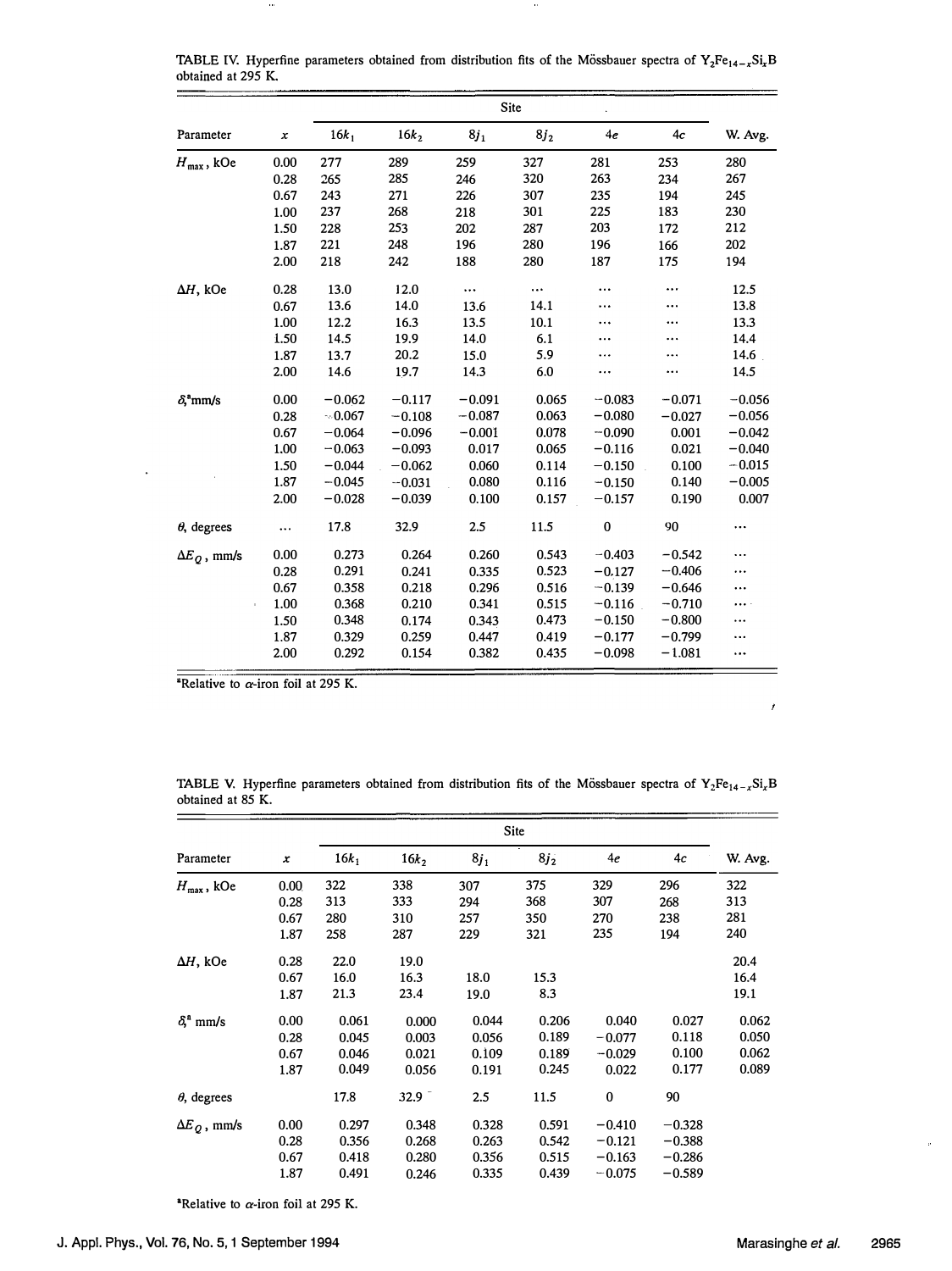

FIG. 6. The 295 and 85 K compositional dependence of the weighted average isomer shifts in  $Y_2Fe_{14-x}Si_xB$ .

weighted average isomer shifts are shown in Fig. 6 as a function of silicon content.

The variation with silicon content of  $H_{\text{max}}$  for each site at 295 K and the site weighted average values of *H* max and  $\Delta H$  at 85 and 295 K are shown in Fig. 7. For all iron sites,  $H_{\text{max}}$  decreases uniformly with increasing silicon content. The site weighted average value of  $H_{\text{max}}$  decreases by 42 and 45 kOe per silicon substituted for iron at 295 and 85 K, respectively. The weighted average of  $\Delta H$  is independent of the overall silicon concentration, and is in the range of 12-20 kOe. The Mössbauer results are in general very similar to those<sup>3</sup> of  $Nd_2Fe_{14-r}Si_rB$ .

#### **V. DISCUSSION**

The effects of silicon substitution on the Curie temperature, lattice parameters, magnetic moments, and Mössbauer hyperfine parameters of  $Y_2Fe_{14-x}Si_xB$  are very similar to those found<sup>3</sup> for Nd<sub>2</sub>Fe<sub>14-x</sub>Si<sub>x</sub>B. The magnetic moments and the hyperfine fields in the Y<sub>2</sub>Fe<sub>14-x</sub>Si<sub>x</sub>B compounds are slightly smaller than in  $Nd_2Fe_{14-x}Si_xB$ , but this difference is expected because the yttrium atoms have no magnetic moment. It is reasonable to conclude that the mechanism by which the addition of silicon increases the Curie temperature of Y<sub>2</sub>Fe<sub>14</sub>B is the same as that in  $Nd_2Fe_{14}B$ , which has been previously discussed in some detail.<sup>3</sup>

The preferential occupancy of the 4c site by silicon is unusual for  $R_2Fe_{14}B$ . Preferential site occupancies by



FIG. 7. The 295 K compositional dependence of  $H_{\text{max}}$ , and the 295 and 85 K compositional dependence of the site weighted average of  $H_{\text{max}}$  and  $\Delta H$ in  $Y_2Fe_{14-x}Si_xB$ .

aluminum,<sup>14</sup> cobalt,<sup>15</sup> and maganese<sup>16</sup> R<sub>2</sub>Fe<sub>14-x</sub>T<sub>x</sub>B compounds are well understood on the basis of the relative atomic volumes of the various sites. The same volume argument, applied to  $R_2Fe_{14-x}Si_xB$ , would place silicon on the largest transition metal site, the  $8j_2$  site, which has the largest Wigner-Seitz cell volume.<sup>11</sup> The 4c and  $8j_1$  sites, for which silicon has the strongest preference, are the second and third largest sites. Therefore, the silicon site occupancy cannot be explained by site-filling volume considerations alone.

The silicon affinity for a given transition metal site is correlated with the number of rare earth near neighbors for that site. The rare earth coordination of a transition metal site can be expressed as the percentage surface area that is shared

TABLE VI. Percentage of the Wigner-Seitz cell surface area shared by iron and its rare earth near neighbors.

| $Y_2Fe_{14}B$    |                      |                                                | Nd <sub>2</sub> Fe <sub>14</sub> B |                      |                                                 | $Nd_2Fe_{17}$ |                      |                                                |
|------------------|----------------------|------------------------------------------------|------------------------------------|----------------------|-------------------------------------------------|---------------|----------------------|------------------------------------------------|
| <b>Site</b>      | % RE contact<br>area | % Si occupancy<br>in $Y_2Fe_{12,13}Si_{1,87}B$ | Site                               | % RE contact<br>area | % Si occupancy in<br>$Nd_2Fe_{11,96}Si_{2.04}B$ | Site          | % RE contact<br>area | % Si occupancy<br>in $Nd_2Fe_{12.91}Si_{4.09}$ |
| $16k_1$          | 19.1                 | 0                                              | $16k_1$                            | 19.3                 | 0                                               | 6c            | 10.6                 |                                                |
| 16k <sub>2</sub> | 18.6                 | 9.9                                            | 16k <sub>2</sub>                   | 18.7                 | 9.7                                             | 9d            | 13.1                 | 15                                             |
| $8j_1$           | 25.2                 | 39                                             | 8j <sub>1</sub>                    | 26.6                 | 49                                              | 18f           | 21.2                 | 20.8                                           |
| $8j_2$           | 19.9                 | 0                                              | 8j <sub>2</sub>                    | 19.8                 | 0                                               | 18h           | 27.4                 | 39.8                                           |
| 4e               | 16.9                 |                                                | 4e                                 | 18.7                 | 0                                               | $\cdots$      | $\cdots$             | $\cdots$                                       |
| 4c               | 30.5                 | 68                                             | 4c                                 | 30                   | 67                                              |               | $\cdots$             |                                                |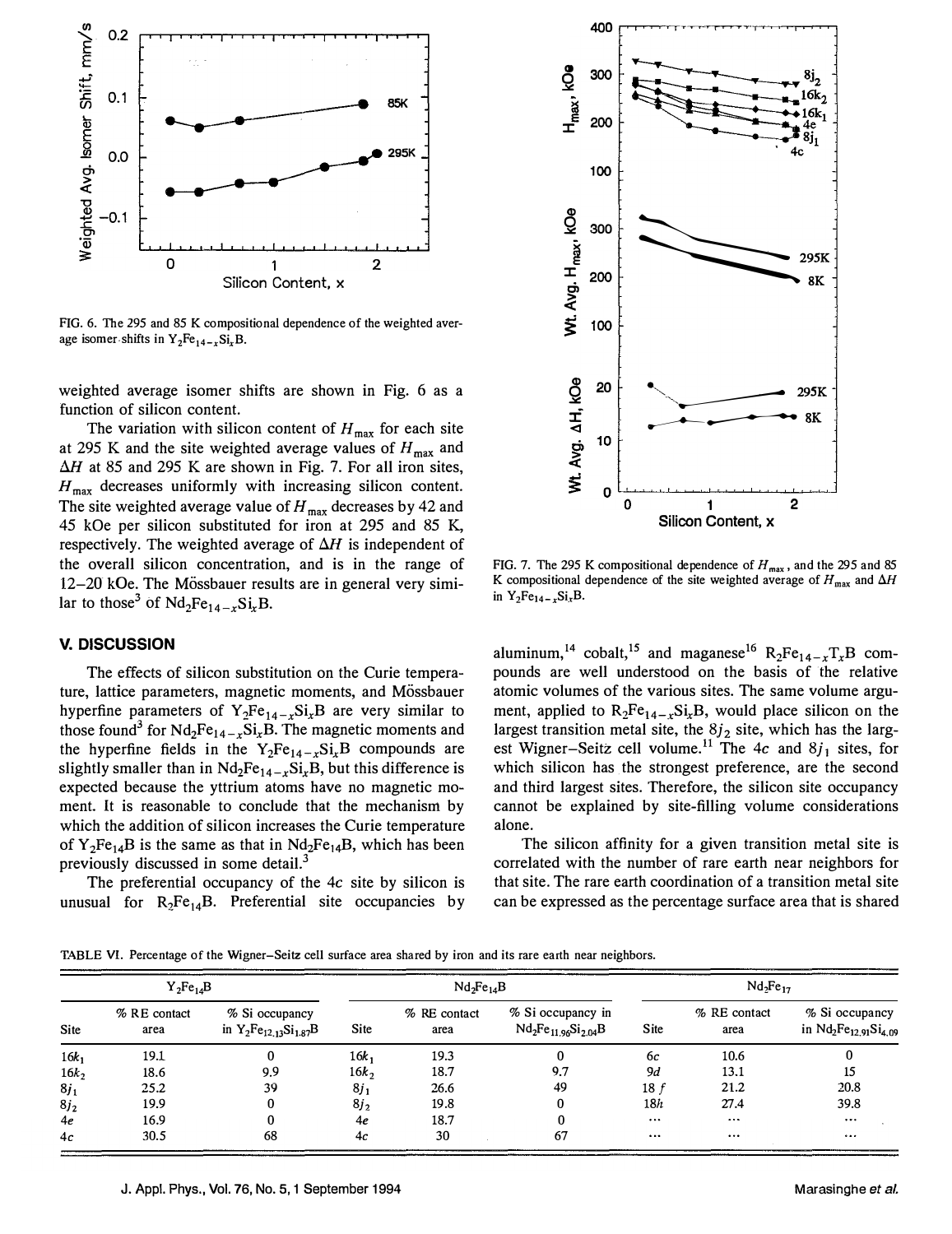TABLE VII. Electronegativities of substitutional elements, T, and the dependence of the Mössbauer effect isomer shifts on the substitutional conccntration in  $R_2Fe_{14-x}T_xB$ .

| R  | т  | $of T^{\bullet}$ | Electronegativity Electronegativity<br>difference <sup>b</sup> | Isomer shift<br>Change, mm/s <sup>c</sup> Reference |          |
|----|----|------------------|----------------------------------------------------------------|-----------------------------------------------------|----------|
| Nd | Fe | 1.64             | $\cdots$                                                       | $\cdots$                                            | $\cdots$ |
| Nd | Al | 1.47             | $-0.17$                                                        | $-0.002$                                            | 14       |
| Nd | Co | 1.7              | 0.06                                                           | $-0.012$                                            | 15       |
| Nd | Mn | 1.60             | $-0.04$                                                        | $-0.013$                                            | 16       |
| Nd | Si | 1.74             | 0.1                                                            | 0.036                                               | 3        |
|    | Si | 1.74             | 0.1                                                            | 0.035                                               |          |

'Allred-Rochow electronegativity.

<sup>b</sup>With respect to the electronegativity of Fe.

<sup>c</sup>Rate of change of Mössbauer effect isomer shift, per substituted atom per formula unit.

with its rare earth near neighbors. These percentages, obtained from Wigner-Seitz cell calculations for  $Y_2Fe_{14}B$ , Nd**2**Fe14B, and Nd**2**Fe**17,** are given in Table VI, along with the percentage silicon site occupancies<sup>3,7</sup> in  $Y_2Fe_{12,13}Si_{1,87}B$ ,  $Nd_2Fe_{11.96}Si_{2.04}B$ , and  $Nd_2Fe_{12.91}Si_{4.09}$ . The correlation between the number of rare earth near-neighbors and silicon occupancy is high for all compounds. The silicon site occupancies are given for the samples with the largest silicon content, but the correlation is even more pronounced for  $Y_2Fe_{14-x}Si_xB$  and  $Nd_2Fe_{14-x}Si_xB$  with lower silicon content because the relative silicon affinity for the *4c* site is greater at smaller silicon content.

The basis for the silicon affinity for a transition metal site with rare earth near neighbors can be explained in terms of the principles first proposed by Hume-Rothery, $17$  who showed that all metals have a tendency to form normal valence bonds with the elements of the groups<sup>18</sup> IV<sub>B</sub>, V<sub>B</sub>, and  $VI_B$ . Furthermore, the more electropositive the metal and the more electronegative the B subgroup element, the greater the tendency to form valence bonds. Of the transition metal substitutions which have been investigated by neutron diffraction of Mössbauer spectroscopy, namely aluminum, cobalt, manganese, and silicon, only silicon belongs to the B subgroup of elements. Furthermore, the rare earth atoms are much more electropositive, having an Allred-Rochow electronegativity of approximately 1.1, than are the iron atoms, whose electronegativity is 1.90. Consequently, silicon can be expected to show a higher affinity for those transition metal sites which have higher levels of rare earth coordination. These sites are the 4c and  $8j_1$  sites in the R<sub>2</sub>Fe<sub>14</sub>B compounds and the 18h and 18f sites in the R<sub>2</sub>Fe<sub>17</sub> compounds. It is interesting that the isomer shift in  $Nd_2Fe_{14-x}Si_xB$  and  $Y_2Fe_{14-x}Si_xB$  increases with increasing silicon content even though the volume of the unit cell decreases.<sup>3</sup> A similar behavior is also found in  $Nd_2Fe_{17-x}Si_x$ . This increase is in agreement with the change expected on the basis of the higher electronegativity of silicon as compared to iron, see Table VII.

The above covalency argument does not lead to the conclusion that the rare earth-silicon bonds are purely covalent. Instead, it is reasonable to assume that the rare earth-silicon and iron-silicon bonds have a relatively higher degree of covalency than the equivalent rare earth-iron or iron-iron

TABLE VIII.  $M_{\text{eff}}$  of the iron-57 nuclei as calculated from the temperature dependence of the weighted average isomer shifts in  $Y_2Fe_{14-x}Si_xB$ .

| x    | $M_{\rm eff}$ |
|------|---------------|
| 0.0  | 74.0          |
| 0.28 | 82.4          |
| 0.67 | 84.0          |
| 1.87 | 92.7          |
|      |               |

bonds. An analysis of the  $Nd_2Fe_{14-x}Si_xB$  and  $Y_2Fe_{14-x}Si_xB$ isomer shifts indicates that the covalent nature of bonding increases with increasing silicon content. The dependence of the Mössbauer effect isomer shift on the substituent concentration has previously been associated with the difference between the electronegativities of the substituent atom and iron.<sup>3,7,16</sup> The electronegativity difference is expected to influence the contribution made to the isomer shift by altering the s-electron density at the remaining iron nuclei. However, a comparison of the effects of different substituents on the Mössbauer isomer shifts of  $Nd_2Fe_{14-x}T_xB$  and  $Y_2Fe_{14-x}T<sub>x</sub>B$ , where T is Al, Co, Mn, and Si, as shown in Table VII, indicates that the mechanism by which silicon increases the isomer shift may be different from that of aluminum, cobalt, and manganese. As the covalent nature of bonding increases, the Mössbauer effective recoil mass,  $M<sub>eff</sub>$ , of the iron-57 should increase, resulting in an increase in the isomer shift, in addition to the increase caused by the higher electronegativity of the silicon atoms. As shown in Table VIII,  $M_{\text{eff}}$ , which is calculated from the temperature dependence of the isomer shift,<sup>19</sup> increases with silicon content. Consequently, the isomer shift in the  $R_2Fe_{14-x}T_xB$ compounds has a larger positive dependence on the silicon content than on aluminum, cobalt, or manganese content, as is shown in Table VII.

#### **ACKNOWLEDGMENTS**

The authors acknowledge the support of the U.S. National Science Foundation through grant DMR-92-14271, and NATO for a Cooperative Scientific Research Grant (92- 1160). G. J. Long thanks the Commission for Educational Exchange between the United States of America, Belgium, and Luxemburg for a Fulbright Research Fellowship during the 1993-94 academic year. The authors also thank Professor W. E. Wallace for providing the  $Y_2Fe_{13}SiB$ ,  $Y_2Fe_{12.5}Si_{1.5}B$ , and  $Y_2Fe_{12}Si_2B$  samples, from which Mössbauer effect results were obtained, and Dr. A. Basanginonga for his assistance in writing the binomial distribution fitting program.

- <sup>2</sup>S. Brennan, A. Bienenstock, and J. E. Keem, J. Appl. Phys. 65, 697 (1988).
- 3 G. **K.** Marasinghe, 0. **A.** Pringle, G. J. Long, W. J. James, D. Xie, J. Li, W. B. Yelon, and F. Grandjean, J. Appl. Phys. 74, 6798 (1993).
- 4Y. C. Yang, F. Xing, **L.** S. Kong, J. **L.** Yang, Y. F. Ding, B. S. Zhang, C. T.
- Ye, **L.** Jin, and H. M. Zhou, J. Phys. (Paris) Colloq. 49, C8-597 (1988).
- 5G. **K.** Marasinghe, 0. A. Pringle, G. J. Long, F. Grandjean, and W. B. Yelon, IEEE Trans. Magn. 29, 2764 (1993).

<sup>&</sup>lt;sup>1</sup> A. T. Pedziwiatr and W. E. Wallace, J. Less-Common Metals 126, 41 (1986).